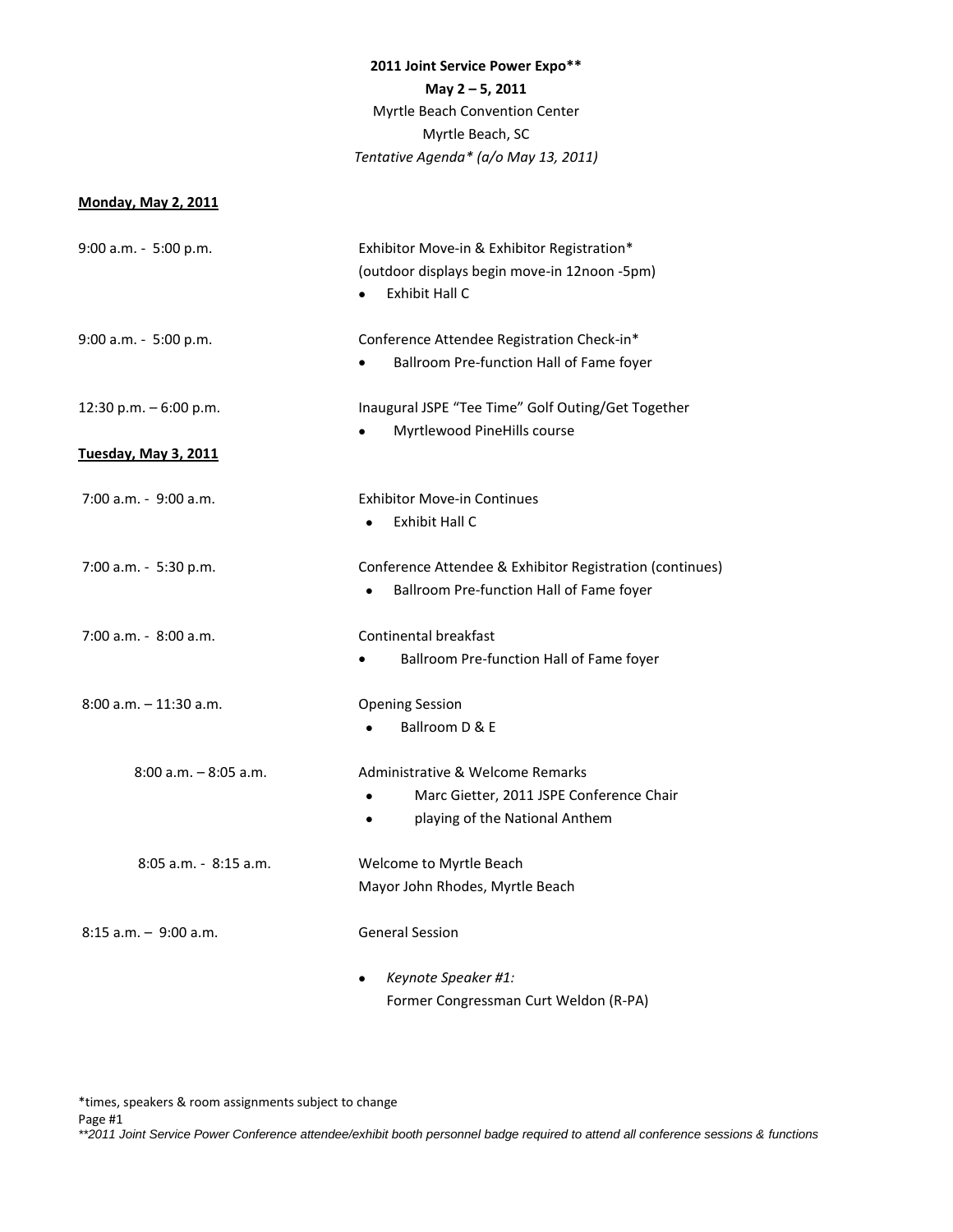## **Tuesday, May 3, 2011 (continued)**

| $9:00$ a.m. - $9:30$ a.m.  | <b>General Session</b>                                                            |
|----------------------------|-----------------------------------------------------------------------------------|
|                            | Keynote Speaker #2:<br>$\bullet$                                                  |
|                            | Mr. Bill Heisey,<br>$\bullet$<br>Lockheed Martin                                  |
| $9:30$ a.m. $-10:00$ a.m.  | Coffee Break in the Exhibit Hall                                                  |
|                            | Exhibit Hall C<br>$\bullet$                                                       |
| 9:30 a.m. - 5:00 p.m.      | <b>Exhibit Hall Open</b>                                                          |
|                            | Exhibit Hall C<br>$\bullet$                                                       |
| $10:00$ a.m. $-11:30$ a.m. | <b>General Session</b>                                                            |
|                            | Ballroom D & E<br>$\bullet$                                                       |
|                            | "Update on USMC Expeditionary Power and Energy Acquisition"                       |
|                            | Mike Gallagher,                                                                   |
|                            | Program Manager                                                                   |
|                            | Marine Corps Systems Command                                                      |
|                            | "Army Power Needs"                                                                |
|                            | COL Jay L. Peterson, USA                                                          |
|                            | MAJ Steve Meredith, USA                                                           |
| 11:30 a.m. - 1:00 p.m.     | LUNCH w/speaker                                                                   |
|                            | Ballroom A, B & C                                                                 |
|                            | "The Federal Budget Process & Why We Need More Technical People in<br>Government" |

Former Congressman George Hochbrueckner (D-NY)

\*times, speakers & room assignments subject to change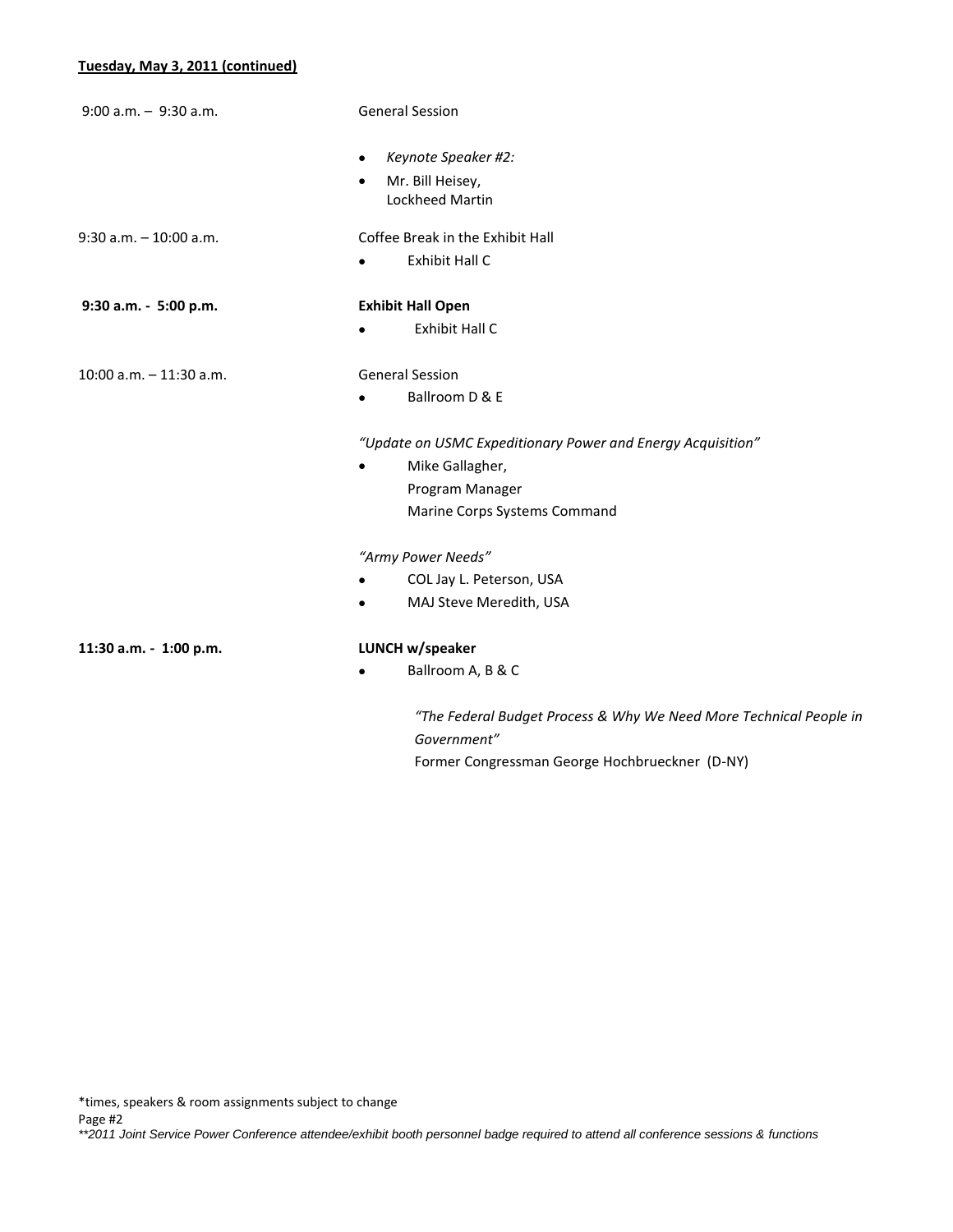## 1:00 p.m. - 2:30 p.m. Conference Break-out Sessions

| <b>Session</b>               | <b>Session 1:</b>                                                                                                             | <b>Session 2:</b>                                                                                                                     | <b>Session 3:</b>                                                                                                                        |
|------------------------------|-------------------------------------------------------------------------------------------------------------------------------|---------------------------------------------------------------------------------------------------------------------------------------|------------------------------------------------------------------------------------------------------------------------------------------|
|                              | <b>Battery Monitoring &amp;</b>                                                                                               | <b>Micro/Smart Grids 1</b>                                                                                                            | <b>Strategic Planning for</b>                                                                                                            |
|                              | <b>Maintenance</b>                                                                                                            |                                                                                                                                       | <b>Energy Initiative</b>                                                                                                                 |
| <b>Location</b>              | <b>Ballroom D</b>                                                                                                             | <b>Ballroom E</b>                                                                                                                     | Meeting Room 106-107                                                                                                                     |
| (subject to change):         |                                                                                                                               |                                                                                                                                       |                                                                                                                                          |
| <b>Session Chair</b>         | Mike Bissonette                                                                                                               | Alex Askari                                                                                                                           | <b>Marc Gietter</b>                                                                                                                      |
| <b>Abstract/Presentation</b> | "New Advances in Lithium Ion<br><b>Battery Monitoring"</b>                                                                    | "Project Manager Mobile<br><b>Electric Power Smart Grid</b><br>Efforts"                                                               | "DOD-DOE partnering - Moving<br>out on Transitioning Fuel Cells"                                                                         |
| <b>Abstract ID#</b>          | 12804                                                                                                                         | 12093                                                                                                                                 | 12303                                                                                                                                    |
| Author/Presenter             | Mr. Joern Tinnemeyer,<br>Vice President, Research and<br>Development,<br>Cadex Electronic Inc.                                | Miss Jennifer Whitmore,<br><b>Electrical Engineer</b><br>CERDEC C2D Army Power                                                        | Mr. Peter Devlin,<br><b>Market Transformation Team</b><br>Lead,<br>U.S. Department of Energy<br>$(EE-2H)$<br>and<br>Mr. John Christensen |
| <b>Abstract/Presentation</b> | "Battery Management System<br>for Monitoring up to Six Lead<br>Acid Batteries at the Individual<br>Battery and System Levels" | "Mobile Micro-Grid<br>Management System"                                                                                              | "High Energy Density Systems<br>(HEDS) R&D Plan"                                                                                         |
| <b>Abstract ID#</b>          | 12809                                                                                                                         | 12766                                                                                                                                 | 12835                                                                                                                                    |
| Author/Presenter             | Dr. David Liu,<br>Vice President Research and<br>Development,<br><b>HDM Systems Corporation</b>                               | Mr. Cristian Anghel,<br>Staff Scientist R&D,<br>Honeywell                                                                             | Mr. Kyle Werner,<br>Division Manager for Code GXS,<br>Naval Surface Warfare Center<br><b>Crane Division</b><br>and<br>Ms. Susan Waggoner |
| <b>Abstract/Presentation</b> | "Battery Maintenance"                                                                                                         | "Developing Hybrid and<br><b>Sustainable Energy Solutions</b><br>for the Increasing Power and<br>Mobility Needs of the<br>Warfighter" | "NSWC Crane, Energy Power &<br><b>Interconnect Technology</b><br>Division/ARPA"                                                          |
| Abstract ID#                 | $L-3$                                                                                                                         | 12788                                                                                                                                 | $L-1$                                                                                                                                    |
| Author/Presenter             | Mr. Mark Abelson,<br>Director-Govt/Military<br>Programs<br>Pulsetech Products Co.                                             | Mr. Dan Madden, PE,<br>CEO/General Manager,<br>Energy Technologies, Inc.                                                              | Mr. David Miller,<br><b>Test and Evaluation Branch</b><br>Manager,<br><b>NSWC Crane Division</b>                                         |

2:30 p.m. – 3:00 p.m. Coffee Break in the Exhibit Hall

Exhibit Hall C

\*times, speakers & room assignments subject to change Page #3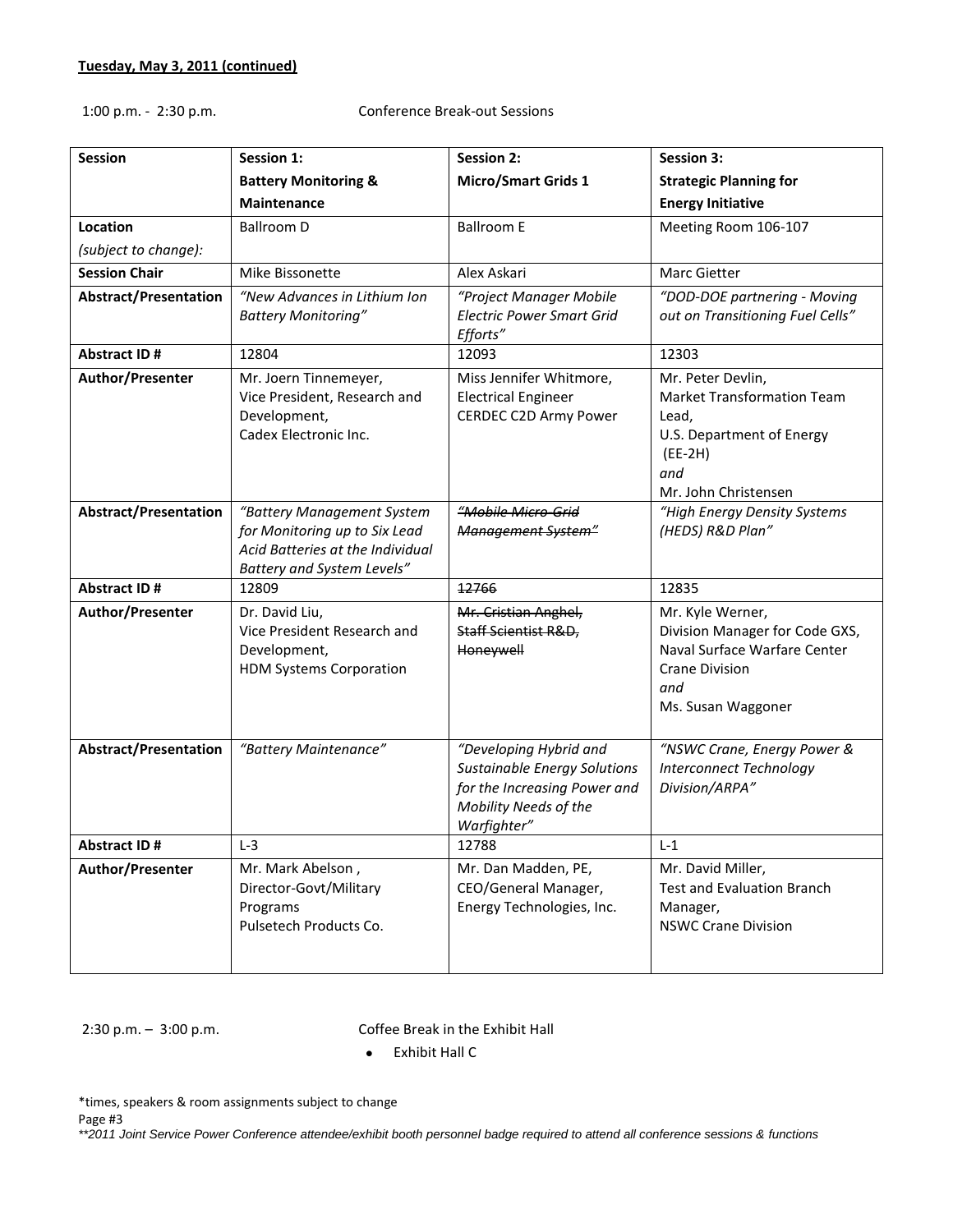3:00 p.m. – 4:30 p.m. Conference Break-out Sessions (continue)

| <b>Session</b>               | <b>Session 4:</b>                                                     | <b>Session 5:</b>                                                                                                                   | Session 6:                                                                                                                           |
|------------------------------|-----------------------------------------------------------------------|-------------------------------------------------------------------------------------------------------------------------------------|--------------------------------------------------------------------------------------------------------------------------------------|
|                              | <b>Battery Charging</b>                                               | <b>Micro/Smart Grids 2</b>                                                                                                          | <b>Getting Product to the User</b>                                                                                                   |
|                              |                                                                       |                                                                                                                                     |                                                                                                                                      |
| <b>Location</b>              | <b>Ballroom D</b>                                                     | <b>Ballroom E</b>                                                                                                                   | Meeting Room 106-107                                                                                                                 |
| (subject to change):         |                                                                       |                                                                                                                                     |                                                                                                                                      |
| <b>Session Chair</b>         | Mike Bissonette                                                       | Eric Shields                                                                                                                        | Don Brockel                                                                                                                          |
| <b>Abstract/Presentation</b> | "Rechargeable Batteries"                                              | "The Quest for the Holy<br>Grid"                                                                                                    | Army Training and Doctrine<br>Command "TRADOC"                                                                                       |
| <b>Abstract ID#</b>          | $L - 13$                                                              | 12351                                                                                                                               | $L-12$                                                                                                                               |
| Author/Presenter             | Mr. Don Brockel<br>Project Leader,<br>U.S. Army CECOM                 | Mr. Ken Deylami,<br>Lead General Engineer,<br><b>CERDEC C2D Army Power</b>                                                          | COL Paul Roege, USA<br><b>FORSCOM</b>                                                                                                |
| <b>Abstract/Presentation</b> | "Austere location battery<br>charging for reduced logistics<br>trail" | "A123's Advanced Grid<br>Storage: Distributed<br><b>Generation and Microgrids</b><br>for Increased Energy<br>Efficiency & Security" | "Warfighter Perspective"                                                                                                             |
| <b>Abstract ID#</b>          | 11707                                                                 | 12795                                                                                                                               |                                                                                                                                      |
| Author/Presenter             | Mr. Joe MacLiesh,<br><b>Vice President Engineering,</b><br>UltraCell  | Ms. Kimberly Pargoff,<br>Government Grid Director,<br>A123 Systems                                                                  | <b>CERDEC Warfighter Support Office</b>                                                                                              |
| <b>Abstract/Presentation</b> | "Mobile Charging System"                                              | "Gen Set Eliminator -<br><b>Optimizes Fuel</b><br>Consumption"                                                                      | "Rapid Fielding, and the Army<br>Safety Release/Safety<br><b>Confirmation Process"</b>                                               |
| <b>Abstract ID#</b>          | 12127                                                                 | 12808                                                                                                                               | 12838                                                                                                                                |
| Author/Presenter             | Mr. Rick Silva,<br>Senior Systems Engineer,<br><b>CME</b>             | Mr. Andrew Naukam,<br>VP Technology, Energy<br>Storage Systems,<br><b>Ultralife Corporation</b><br>and<br>Dr. Ron Wang              | LTC Daniel Rusin, USA (Ret.),<br>Test Manager, DTC,<br>Army Test and Evaluation<br>Command<br>and<br>LTC Richard Lonardo, USA (Ret.) |

4:30 p.m. - 5:00 p.m. Free Time

# **5:00 p.m. - 6:30 p.m. Conference Reception (Exhibit Hall)**

Exhibit Hall C

\*times, speakers & room assignments subject to change

Page #4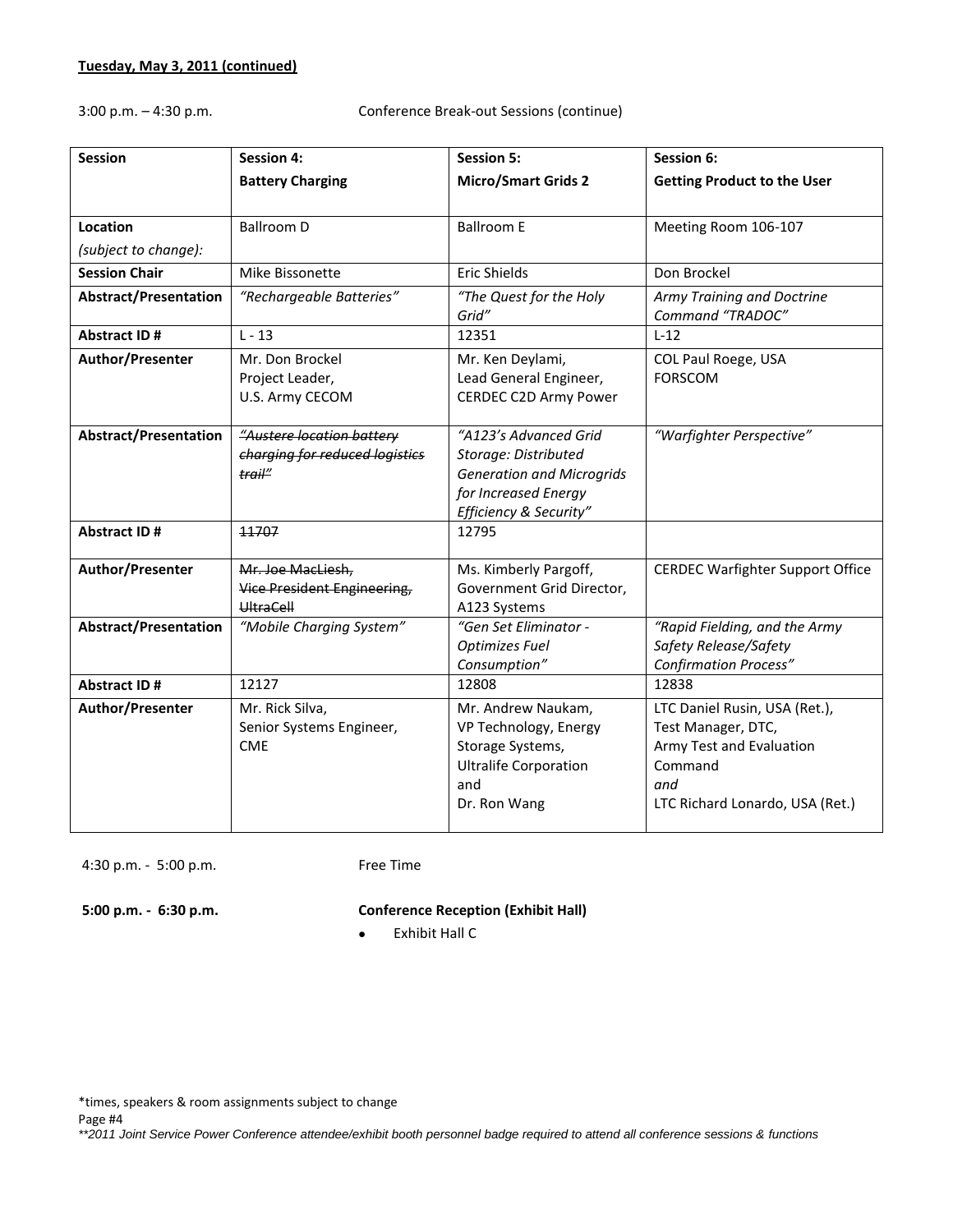# **Wednesday, May 4, 2011**

| $7:00$ a.m. $-5:30$ p.m. | Conference Attendee & Exhibitor Registration (continues)<br>Ballroom Pre-function Hall of Fame fover<br>$\bullet$ |
|--------------------------|-------------------------------------------------------------------------------------------------------------------|
| 7:00 a.m. - 8:00 a.m.    | Continental breakfast                                                                                             |
|                          | Ballroom Pre-function Hall of Fame fover<br>$\bullet$                                                             |

8:00 a.m. - 9:30 a.m. Conference Break-out Sessions (continue)

| <b>Session</b>               | <b>Session 7:</b>                                 | <b>Session 8:</b>                               | Session 9:                       |
|------------------------------|---------------------------------------------------|-------------------------------------------------|----------------------------------|
|                              | <b>Advanced Battery Systems</b>                   | <b>USMC Power Initiatives</b>                   | <b>Generators</b>                |
| Location                     | Ballroom D                                        | <b>Ballroom E</b>                               | Meeting Room 106-107             |
| (subject to change):         |                                                   |                                                 |                                  |
| <b>Session Chair</b>         | Sam Stuart                                        | Casey Steigar                                   | <b>Nick Foundos</b>              |
|                              |                                                   |                                                 |                                  |
| <b>Abstract/Presentation</b> | "Squad Power - Advanced<br>Lithium Power Sources" | "Small unit power                               | "High Power Density Turbine      |
|                              |                                                   | requirements from the<br>customers perspective" | <b>Based Generation Systems"</b> |
| Abstract ID#                 | 11769                                             | 12784                                           | 12078                            |
| Author/Presenter             | Mr. Jim Hess,                                     | Lt Col Michael Bissonnette,                     | Mr. Hernando Munevar,            |
|                              | Director, Defesne Sales,                          | USMC (Ret.),                                    | President & CEO,                 |
|                              | Saft America, Inc.                                | L-3 Communications                              | Candent Technologies, Inc.       |
|                              | and                                               |                                                 |                                  |
| <b>Abstract/Presentation</b> | Mr. Pat Lyman<br>"Universal Light Weight Smart    | "Marine Corps Renewable                         | "Man-Portable Tactical Power:    |
|                              | Battery for THHR\Wireless                         | <b>Energy and Micro Gridding</b>                | Report on Efforts"               |
|                              | Light Weight Smart Battery for                    | Programs"                                       |                                  |
|                              | Tactical Handheld radio"                          |                                                 |                                  |
| <b>Abstract ID#</b>          | 11911 & 11913                                     | 12081                                           | 12105                            |
| Author/Presenter             | Mr. Merdod Badie,                                 | Mr. Clint Govar,                                | Mr. S. Paul Dev,                 |
|                              | Senior Project Manager,                           | Engineer,                                       | President,                       |
|                              | Thales Communications Inc.                        | <b>MCSC</b>                                     | D-STAR Engineering Corp.         |
| <b>Abstract/Presentation</b> | "Large Format Lithium Power                       | "Alternative Energy Based                       | "Development of a lightweight,   |
|                              | <b>Cells for Demanding Hybrid</b>                 | <b>Expeditionary Power</b>                      | man-portable, heavy-fuel         |
|                              | Applications"                                     | Solutions"                                      | generator"                       |
| Abstract ID#                 | 12785                                             | 12125 & 12126                                   | $L - 6$                          |
| Author/Presenter             | Mr. Adam Hunt,                                    | Dr. Carl Kirkconnell,                           | Mr. Les Gray,                    |
|                              | Manager of Government                             | Iris Technology Corporation                     | Executive in Residence,          |
|                              | Programs,<br><b>ENERDEL</b>                       |                                                 | QinetiQ North America            |
|                              |                                                   |                                                 | and<br>Andrew A. Pouring, D.Eng. |
|                              |                                                   |                                                 | CEO and Chief Technical Officer  |
|                              |                                                   |                                                 | Sonex Research, Inc.             |

**9:00 a.m. - 4:00 p.m. Exhibit Hall Open**

Exhibit Hall C

\*times, speakers & room assignments subject to change

Page #5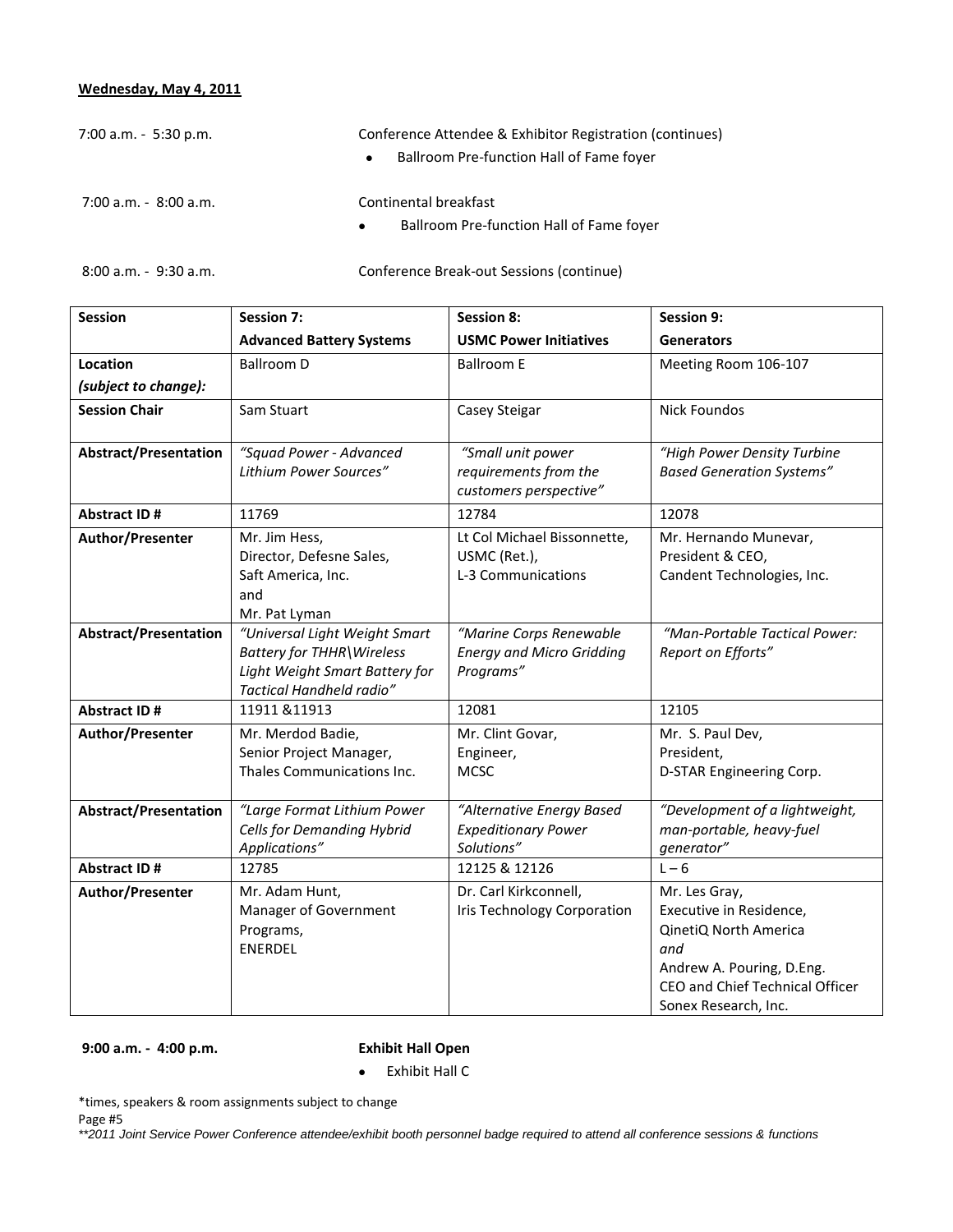# **Wednesday, May 4, 2011 (continued)**

9:30 a.m. – 10:00 a.m. Coffee Break in the Exhibit Hall

Exhibit Hall C

10:00 a.m. - 11:30 a.m. Conference Break-out Sessions (continue)

| <b>Session</b>               | <b>Session 10:</b>                                                                                     | Session 11:                                                                                                               | <b>Session 12:</b>                                                                                                                   |
|------------------------------|--------------------------------------------------------------------------------------------------------|---------------------------------------------------------------------------------------------------------------------------|--------------------------------------------------------------------------------------------------------------------------------------|
|                              | <b>BA-XX90 Batteries</b>                                                                               | <b>Fuel Cells I</b>                                                                                                       | <b>Renewable Energy 1</b>                                                                                                            |
| Location                     | <b>Ballroom D</b>                                                                                      | <b>Ballroom E</b>                                                                                                         | Meeting Room 106-107                                                                                                                 |
| (subject to change):         |                                                                                                        |                                                                                                                           |                                                                                                                                      |
| <b>Session Chair</b>         | Mike Brundage                                                                                          | <b>Trent Frady</b>                                                                                                        | Clint Govar                                                                                                                          |
| <b>Abstract/Presentation</b> | "Next Generation 5X90<br>Battery"                                                                      | "OSD Fuel Cell Roadmapping<br>Effort"                                                                                     | "Merlin Adapters for Tactical<br>Radios - The New Standard in<br>Power Management"                                                   |
| <b>Abstract ID#</b>          | 12102                                                                                                  | 11909                                                                                                                     | 12124                                                                                                                                |
| Author/Presenter             | Mr. Carlos Negrete,<br>New Technologies<br>Engineering Manager,<br><b>SAFT America</b>                 | Mr. Jim Gucinski                                                                                                          | Mr. Ed O'Rourke,<br>Iris Technology Corporation                                                                                      |
| <b>Abstract/Presentation</b> | "Recent Advances for Lithium<br>Carbon mono-fluoride<br><b>Batteries for Portable</b><br>Applications" | "Manhattan Fuel Cell<br>Manufacturing Technology<br>Study"                                                                | "Design Development and Testing<br>of a Rapidly Deployable Man-<br>Transportable Renewable Energy<br>System"                         |
| <b>Abstract ID#</b>          | 12777                                                                                                  | 12071                                                                                                                     | 12111                                                                                                                                |
| Author/Presenter             | Dr. Gregg Bruce,<br>Chief Scientist,<br><b>EaglePicher Energy Products</b>                             | Ms. Rebecca Morris,<br><b>Product and Applications</b><br>Engineer,<br>ACI Technologies, Inc.<br>and<br>Mr. Carmine Meola | Mr. Eric Shields,<br>Mechanical Engineer,<br><b>NSWCCD</b><br>and<br>Mr. Alex Askari                                                 |
| <b>Abstract/Presentation</b> | "Li-CFx/MnO2 Hybrid D-cell<br>with Wide Operating<br>Temperature Range for<br>Military Batteries"      | "Renewable energy<br>generation and storage for<br>reduced logistics burden"                                              | "REMM: Expeditionary Power"                                                                                                          |
| <b>Abstract ID#</b>          | 12823                                                                                                  | 12132                                                                                                                     | 12180                                                                                                                                |
| Author/Presenter             | Dr. Xinrong Wang,<br>Research Manager,<br><b>Ultralife Corporation</b><br>and<br>Mr. David Modeen      | Ken Pearson<br>President & COO<br>Jadoo Power                                                                             | Mr. Stephen Nimmer,<br><b>Director, Engineering</b><br><b>Defense Technology</b><br><b>Development</b><br><b>Oshkosh Corporation</b> |

\*times, speakers & room assignments subject to change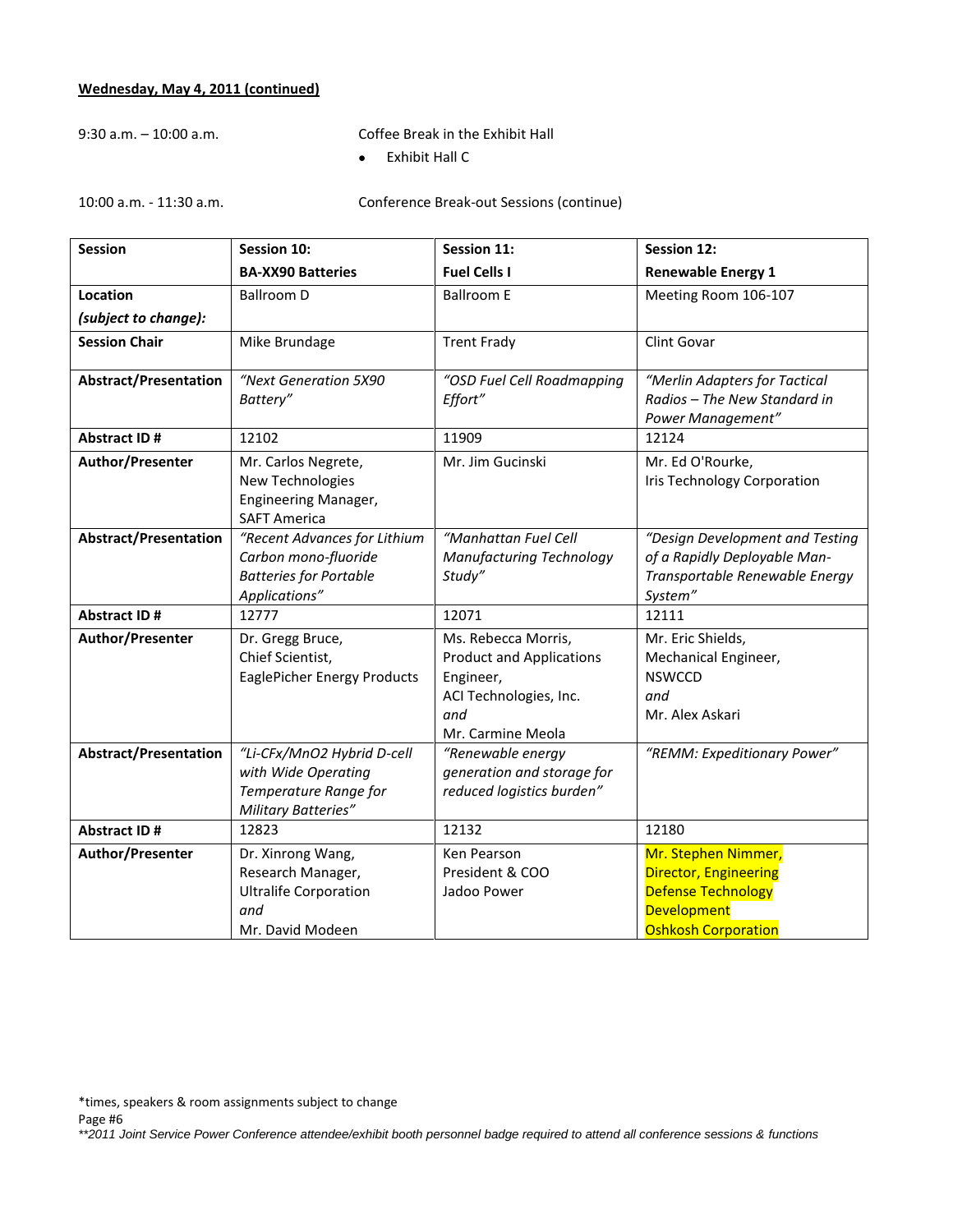**11:30 a.m. - 1:00 p.m. LUNCH w/speaker**

- Ballroom A, B & C *"Removing the Internal Barriers to DoD's Deployment of Energy Efficient Technology"*
	- Mr. Kristopher Haag, SES Deputy Director, Task Force for Business and Stability Operations OSD-TFBSO

1:00 p.m. – 2:30 p.m. Conference Break-out Sessions (continue)

| <b>Session</b>               | Session 13:                                                                                                                              | Session 14:                                                              | Session 15:                                                  |
|------------------------------|------------------------------------------------------------------------------------------------------------------------------------------|--------------------------------------------------------------------------|--------------------------------------------------------------|
|                              | Large Format Rechargeable                                                                                                                | <b>Fuel Cells 2</b>                                                      | <b>Renewable Energy 2</b>                                    |
|                              | <b>Batteries</b>                                                                                                                         |                                                                          |                                                              |
| Location                     | Ballroom D                                                                                                                               | <b>Ballroom E</b>                                                        | Meeting Room 106-107                                         |
| (subject to change):         |                                                                                                                                          |                                                                          |                                                              |
| <b>Session Chair</b>         | Mike Brundage                                                                                                                            | <b>Matt Hutchens</b>                                                     | Matthew Huffman                                              |
| <b>Abstract/Presentation</b> | "Technical Challenges for<br>Vehicle 12V/24V Lithium Ion<br><b>Battery Replacement"</b>                                                  | "JP-8 Compatible Fuel Cell<br>Gensets at Lockheed Martin"                | "Solar Photovoltaic Tactical<br>Electric Power Systems"      |
| <b>Abstract ID#</b>          | 12131                                                                                                                                    | 12103                                                                    | 12147                                                        |
| Author/Presenter             | Mr. David Skalny,<br><b>Energy Storage Deputy Team</b><br>Leader,<br>Ground Vehicle Power &<br>Mobility Directorate,<br>U.S. Army TARDEC | Mr. Steven Sinsabaugh,<br>Lockheed Martin Fellow,<br>Lockheed Martin MS2 | Mr. Cao Chung,<br>Chemical Engineer,<br>U.S. Army CERDEC C2D |

\*times, speakers & room assignments subject to change

Page #7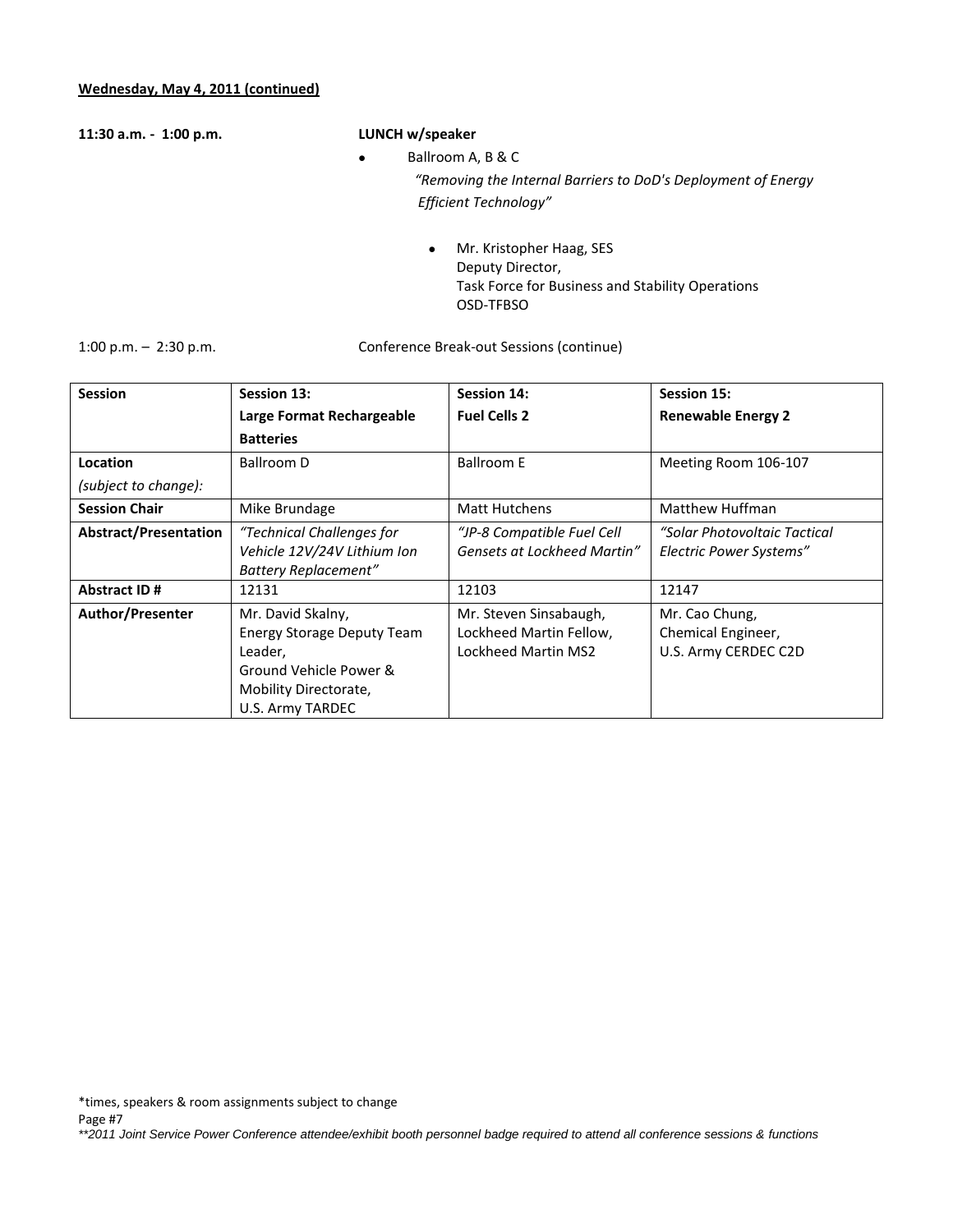1:00 p.m. – 2:30 p.m. Conference Break-out Sessions (continue)

| <b>Session</b>               | Session 13 (continued):                                                                                    | Session 14 (continued):                                                                                                                 | Session 15 (continued):                                                                                   |
|------------------------------|------------------------------------------------------------------------------------------------------------|-----------------------------------------------------------------------------------------------------------------------------------------|-----------------------------------------------------------------------------------------------------------|
|                              | Large Format Rechargeable                                                                                  | <b>Fuel Cells 2</b>                                                                                                                     | <b>Renewable Energy 2</b>                                                                                 |
|                              | <b>Batteries</b>                                                                                           |                                                                                                                                         |                                                                                                           |
| Location                     | <b>Ballroom D</b>                                                                                          | <b>Ballroom E</b>                                                                                                                       | Meeting Room 106-107                                                                                      |
| (subject to change):         |                                                                                                            |                                                                                                                                         |                                                                                                           |
| <b>Session Chair</b>         | Mike Brundage                                                                                              | <b>Matt Hutchens</b>                                                                                                                    | Matthew Huffman                                                                                           |
| <b>Abstract/Presentation</b> | "Integration of NanoPhosphate<br>Prismatic Battery Cells into the<br>XM1124 Hybrid Electric<br>HMMWV"      | "Reducing Warfighter Load<br>by Improving Energy<br>Density"                                                                            | "Regenerative Solar Power<br>Solutions for Extended Mission<br>Endurance"                                 |
| <b>Abstract ID#</b>          | 12812                                                                                                      | 12771                                                                                                                                   | 12096                                                                                                     |
| Author/Presenter             | Dr. Mike Marcel,<br><b>Government Operations</b><br>Manager,<br>A123 Systems                               | Mr. Philip Hassell,<br>Sales and Business<br>Development Manager,<br>SFC Energy, Inc.                                                   | Mr. John Hart,<br><b>Business Development,</b><br><b>ABSL Power Solutions Inc.</b>                        |
| <b>Abstract/Presentation</b> | "Large Format Li Ion<br>Replacement Packs/Light<br>Weight, High Power and -40°C<br>Capable Li-ion Battery" | "Solid Oxide Fuel Cells to<br>reduce the logistic burden of<br>resupplying the Warfighter<br>through point of need power<br>generation" | "Utilization of a Ducted Wind<br>Turbine in a Trailer-Mounted<br>Renewable Energy Micro-grid"             |
| <b>Abstract ID#</b>          | 12187 & 12188                                                                                              | 12801                                                                                                                                   | 12799                                                                                                     |
| Author/Presenter             | Dr. Hisashi Tsukamoto,<br>CEO, CTO,<br><b>Quallion LLC</b><br>and<br>Mr. Vincent Visco                     | Mr. Jon Rice,<br>Business Segment Leader,<br>Ultra-AMI                                                                                  | Mr. Mark Matthews,<br>VP of Sales and Marketing,<br><b>WindTamer Corporation</b><br>and<br>Mr. Adeeb Saba |

2:30 p.m. – 3:00 p.m. Coffee Break in the Exhibit Hall

Exhibit Hall C

\*times, speakers & room assignments subject to change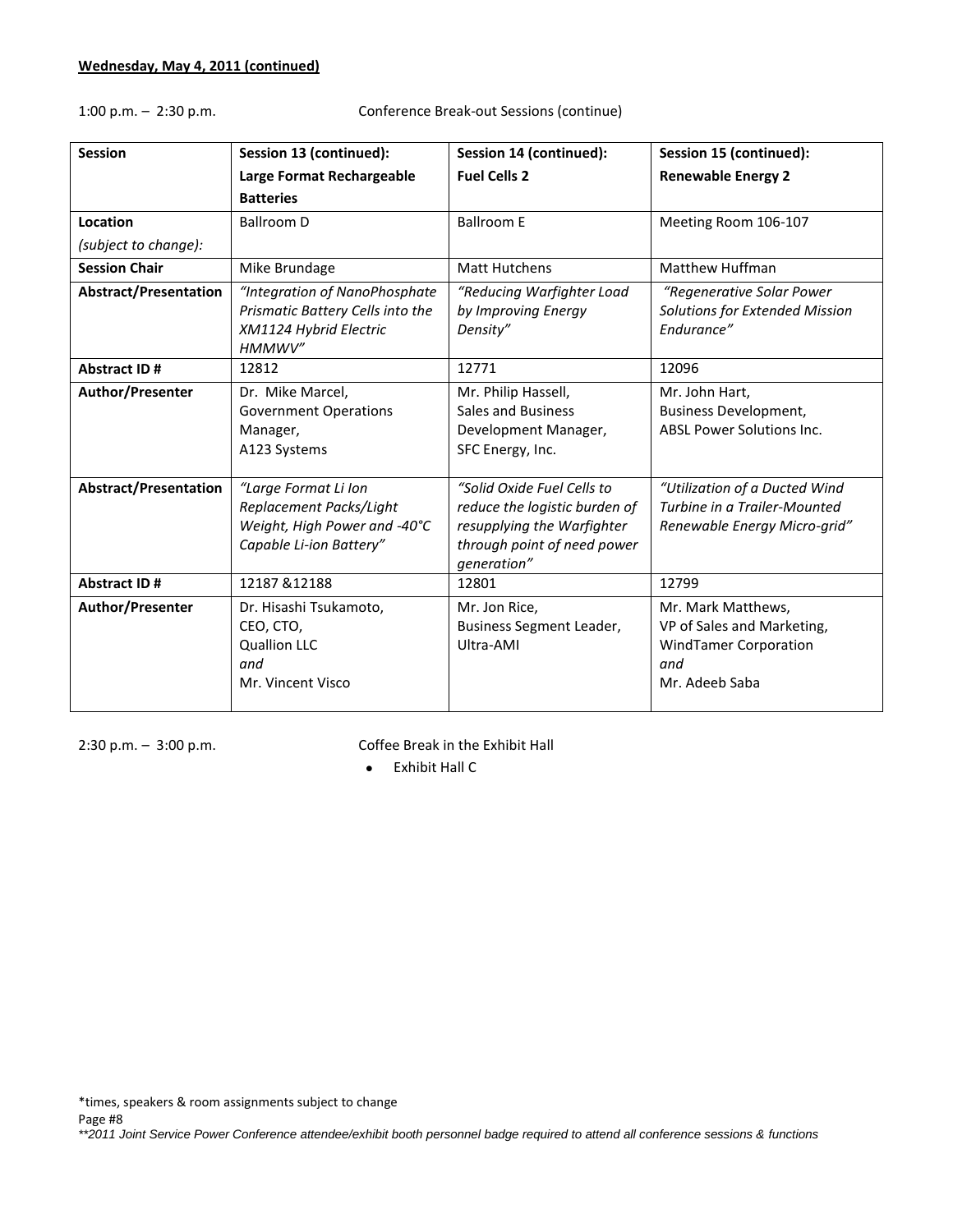3:00 p.m. – 4:30 p.m. Conference Break-out Sessions (continue)

| <b>Session</b>               | Session 16:                                                                                                                                                              | Session 17:                                                                                                                  | <b>Session 18:</b>                                                                                                                                                                  |
|------------------------------|--------------------------------------------------------------------------------------------------------------------------------------------------------------------------|------------------------------------------------------------------------------------------------------------------------------|-------------------------------------------------------------------------------------------------------------------------------------------------------------------------------------|
|                              | <b>On-Board Vehicle Power</b>                                                                                                                                            | <b>Building Government</b>                                                                                                   | <b>Renewable Energy 3</b>                                                                                                                                                           |
|                              | (OBVP) 1                                                                                                                                                                 | <b>Industry Relationships</b>                                                                                                |                                                                                                                                                                                     |
| Location                     | <b>Ballroom D</b>                                                                                                                                                        | <b>Ballroom E</b>                                                                                                            | Meeting Room 106-107                                                                                                                                                                |
| (subject to change):         |                                                                                                                                                                          |                                                                                                                              |                                                                                                                                                                                     |
| <b>Session Chair</b>         | Jon Carpenter                                                                                                                                                            | Kyle Werner                                                                                                                  | <b>Malar Motley</b>                                                                                                                                                                 |
| <b>Abstract/Presentation</b> | "Comparing Methods of<br><b>Providing On-Board Vehicle</b><br>Power on a Tactical Vehicle"                                                                               | "Advancing Renewable<br><b>Energy Technology</b><br>Commercialization through<br>Federal, State and Local<br>Collaborations" | "Lightweight and Low Cost Solar"                                                                                                                                                    |
| <b>Abstract ID#</b>          | 12149                                                                                                                                                                    | 12076                                                                                                                        | 12159                                                                                                                                                                               |
| Author/Presenter             | Mr. Gus Khalil,<br>Team Leader,<br><b>US Army TARDEC</b><br>and<br>Dr. Mike Marcel<br>and<br>Dr. Wesley Zanardelli<br>and<br>Dr. Abdul Masrur<br>and<br>Ms. Janie Arafat | Mr. Russ Keller,<br>Vice President,<br><b>Advanced Technology</b><br>International                                           | Dr. Randall Olsen,<br>Physicist,<br>SPAWAR Systems Center Pacific                                                                                                                   |
| <b>Abstract/Presentation</b> | "Oshkosh On-Board Vehicle<br>Power Systems: Advancement<br>from Heavy to Light Vehicles'                                                                                 | "Rapid Fielding, and the<br>Army Safety Release/Safety<br><b>Confirmation Process"</b>                                       | "Training Center Petaluma Solar<br>Power"                                                                                                                                           |
| <b>Abstract ID#</b>          | 12178                                                                                                                                                                    | 12302                                                                                                                        | 12160                                                                                                                                                                               |
| Author/Presenter             | Mr. Nader Nasr,<br>Senior, Chief Engineer, Adv<br><b>Products Group,</b><br><b>Oshkosh Corporation</b>                                                                   | Mr. Glen Bowling,<br>Vice President Sales,<br>Saft Specialty Battery Group                                                   | CDR Jeff Good, USCG<br>and<br><b>CAPT Chris Hall</b><br>and<br>Mr. Tony vanWinden                                                                                                   |
| <b>Abstract/Presentation</b> | "Office of Naval Research<br>Maneuver Science and<br>Technology Programs in Fuel<br><b>Efficiency and Battlefield</b><br>Power"                                          |                                                                                                                              | "Development of Flexible,<br>Lightweight CIGS Photovoltaic<br>Power Solutions for Today's<br>Military"                                                                              |
| Abstract ID#                 | 12834                                                                                                                                                                    |                                                                                                                              | 12829                                                                                                                                                                               |
| Author/Presenter             | Mr. Michael Mimnagh,<br>Engineer,<br>Naval Surface Warfare Center                                                                                                        |                                                                                                                              | Mr. Ashu Misra,<br>Senior Vice President Sales &<br>Corporate Development<br><b>Ascent Solar Technologies</b><br>and<br>Mr. Brian Blackman,<br>Director of Corporate<br>Development |

\*times, speakers & room assignments subject to change

Page #9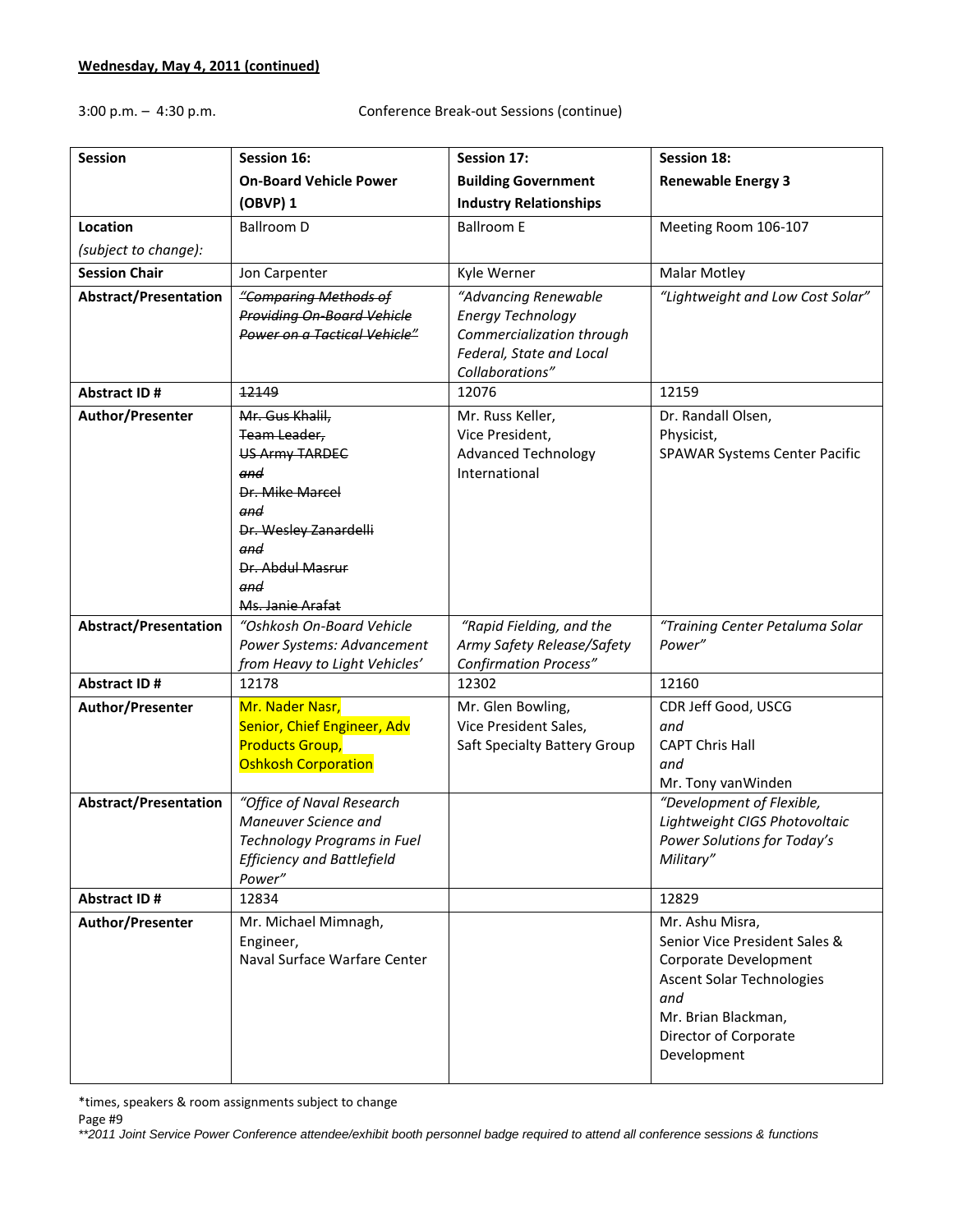3:00 p.m. – 4:30 p.m. Conference Break-out Sessions (continue)

| <b>Session</b>               | Session 16 (continued):                                                                                                                            | Session 17 (continued):                                                       | Session 18 (continued):   |
|------------------------------|----------------------------------------------------------------------------------------------------------------------------------------------------|-------------------------------------------------------------------------------|---------------------------|
|                              | <b>On-Board Vehicle Power</b>                                                                                                                      | <b>Getting Product to the User</b>                                            | <b>Renewable Energy 3</b> |
|                              | (OBVP) 1                                                                                                                                           |                                                                               |                           |
| Location                     | Ballroom D                                                                                                                                         | <b>Ballroom E</b>                                                             | Meeting Room 106-107      |
| (subject to change):         |                                                                                                                                                    |                                                                               |                           |
| <b>Session Chair</b>         | Jon Carpenter                                                                                                                                      | Don Brockel                                                                   | Malar Motley              |
| <b>Abstract/Presentation</b> | "Modeling and Simulation of an<br><b>OBVP Enhanced Vehicle to</b><br>Improve Fuel Economy\On-<br>Board Vehicle Power: Past,<br>Present and Future" | "Shelf life issues with Bryn<br>tronics on batteries and<br>Harris suppliers" |                           |
| <b>Abstract ID#</b>          | 12344 & 12345                                                                                                                                      |                                                                               |                           |
| <b>Author/Presenter</b>      | Mr. Gary Grider,                                                                                                                                   | Mr. Joseph Cargile                                                            |                           |
|                              | Senior Project Manager,<br>DRS Test and Energy<br>Management                                                                                       | Packaging, DLA Land and<br>Maritime Team Lead<br><del>Columbus</del>          |                           |

| $4:30$ p.m. $-5:00$ p.m. | Free Time                                                                                                         |
|--------------------------|-------------------------------------------------------------------------------------------------------------------|
| 5:30pm/5:45pm/6:00pm     | Shuttle Busses Depart Sheraton for off site location (Margaritaville)*                                            |
| 6:00 p.m. - 8:00 p.m.    | Off-Site Networking Reception*<br>Shuttle bus service will be provided and/or is within<br>walking distance       |
| 7:30pm/7:45pm/8:00pm     | Shuttle Busses Depart Margaritaville for return to Sheraton*                                                      |
| 8:15 <sub>pm</sub>       | last bus departs Margaritaville for return to Sheraton*                                                           |
| Thursday, May 5, 2011    |                                                                                                                   |
| 7:00 a.m. - 11:30a.m.    | Conference Attendee & Exhibitor Registration (continues)<br>Ballroom Pre-function Hall of Fame foyer<br>$\bullet$ |
| $7:00$ a.m. $-8:00$ a.m. | Continental breakfast                                                                                             |
|                          | Ballroom Pre-function Hall of Fame foyer                                                                          |

\*times, speakers & room assignments subject to change

Page #10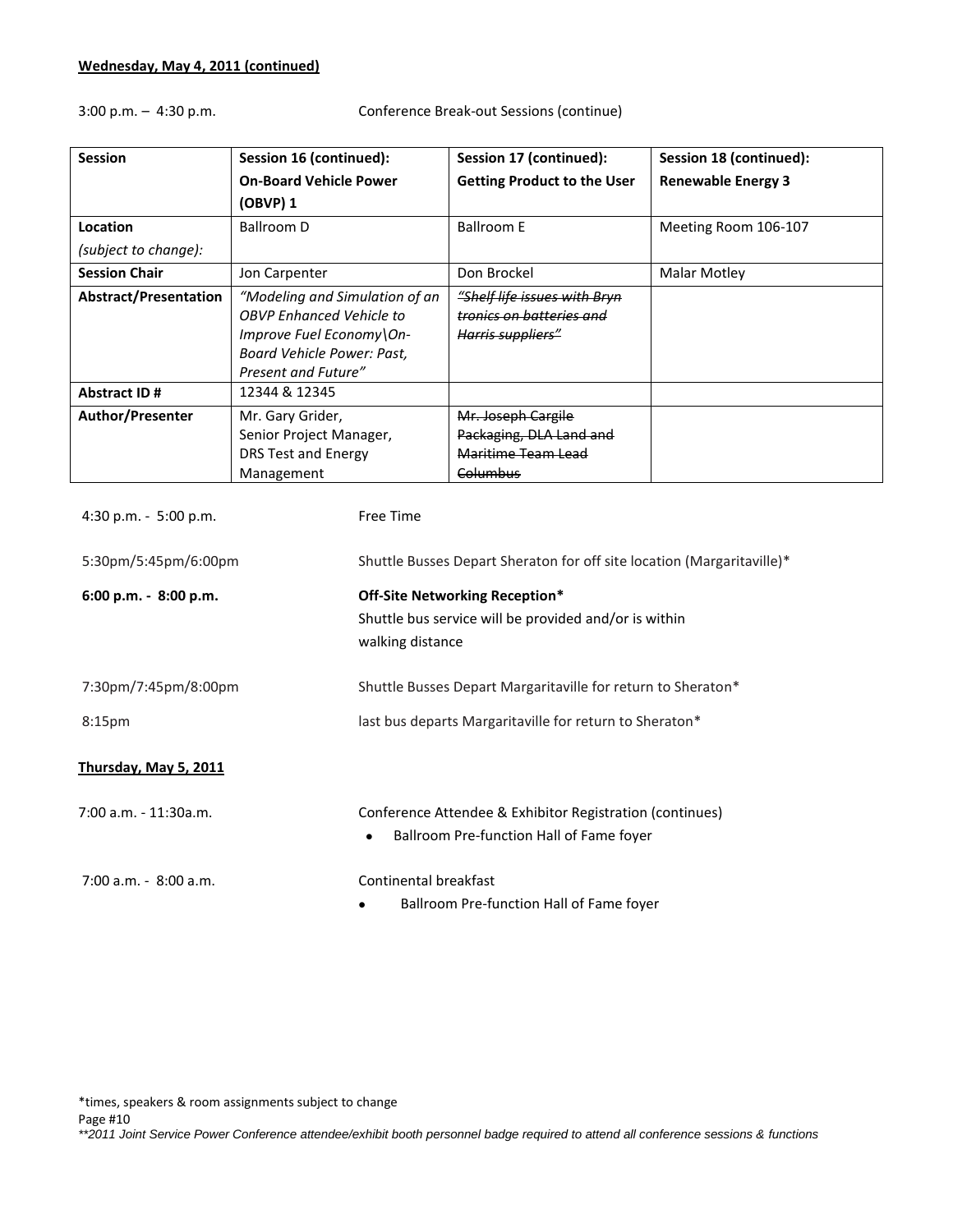8:00 a.m. - 9:30 a.m. Conference Break-out Sessions (continue)

| <b>Session</b>               | Session 19:                                                                                                | <b>Session 20:</b>                                                                                 | <b>Session 21:</b>                                                                                                       |
|------------------------------|------------------------------------------------------------------------------------------------------------|----------------------------------------------------------------------------------------------------|--------------------------------------------------------------------------------------------------------------------------|
|                              | <b>Micro/Smart Grids 3</b>                                                                                 | OBVP-2                                                                                             | <b>Energy for Garrisons</b>                                                                                              |
| Location                     | <b>Ballroom D</b>                                                                                          | <b>Ballroom E</b>                                                                                  | Meeting Room 106-107                                                                                                     |
| (subject to change):         |                                                                                                            |                                                                                                    |                                                                                                                          |
| <b>Session Chair</b>         | <b>Traci Myers</b>                                                                                         | Dave Miller                                                                                        | <b>Matt Hutchens</b>                                                                                                     |
| <b>Abstract/Presentation</b> | "Fuel Consumption Model for<br><b>Tactical Operations Centers</b><br>(TOCs)"                               | "Advanced Power Systems<br>for Enhanced Capability and<br>Fuel Economy"                            | "Electric Vehicle Grid Integration<br>for Sustainable Military<br>Installations"                                         |
| <b>Abstract ID#</b>          | 12143                                                                                                      | $L - 9$                                                                                            | 12073                                                                                                                    |
| Author/Presenter             | Ms. Jennifer Barker<br><b>SURVICE Engineering Company</b>                                                  | CAPT Lynn Petersen, USN,<br>Deputy Director,<br>PMS 320 (Electric Ships<br>Office<br><b>NAVSEA</b> | Mr. Mike Simpson,<br>Engineer,<br>National Renewable Energy Lab<br>(NREL)                                                |
| <b>Abstract/Presentation</b> | "A demonstration of intelligent<br>control technology in tactical<br>power grids"                          | "Permanent Magnet<br>Generators for On Board<br>Vehicle Power"                                     | "Compendium of Technical<br>Information on Renewable<br><b>Energy for Department of</b><br>Defense Facilities and Bases" |
| <b>Abstract ID#</b>          | 12270                                                                                                      | 12448                                                                                              | 12114                                                                                                                    |
| Author/Presenter             | Dr. Darrell Massie,<br><b>Chief Technology Officer,</b><br><b>Intelligent Power &amp; Energy</b>           | Mr. James Burns, P.E.,<br>Director of Engineering,<br>DRS Power Technology, Inc.                   | Mr. Benjamin Craig,<br>Senior Chemical Engineer,<br>Alion Science and Technology                                         |
| Location                     | <b>Ballroom D</b>                                                                                          | <b>Ballroom E</b>                                                                                  | Meeting Room 106-107                                                                                                     |
| (subject to change):         |                                                                                                            |                                                                                                    |                                                                                                                          |
| <b>Session Chair</b>         | <b>Traci Myers</b>                                                                                         | Dave Miller                                                                                        | <b>Matt Hutchens</b>                                                                                                     |
| <b>Abstract/Presentation</b> | "IECS--an Innovative Micro-grid<br>Solution for Tactical<br>Operations"                                    | "Integrating Power Plants<br>Into Powertrains"                                                     | "Using Fuel Cells for Building<br>Power"                                                                                 |
| <b>Abstract ID#</b>          | 12796                                                                                                      | 12346 & 12347                                                                                      | $L - ??$                                                                                                                 |
| Author/Presenter             | Mr. Pat Jacob<br><b>Business Development</b><br>Manager<br>Williams-Pyro, Inc.<br>and<br>Mr. Peter Gardner | Brent Brzezinski, Ph.D.,<br>Engineering Specialist,<br><b>DRS Test and Energy</b><br>Management    | Ruth F. Cox<br>President and Executive Director<br>Fuel Cell and Hydrogen Energy<br>Association                          |

**9:00 a.m. - 10:30 a.m. Exhibit Hall Open**

Exhibit Hall C

9:30 a.m. – 10:00 a.m. Coffee Break in the Exhibit Hall

Exhibit Hall C

\*times, speakers & room assignments subject to change

Page #11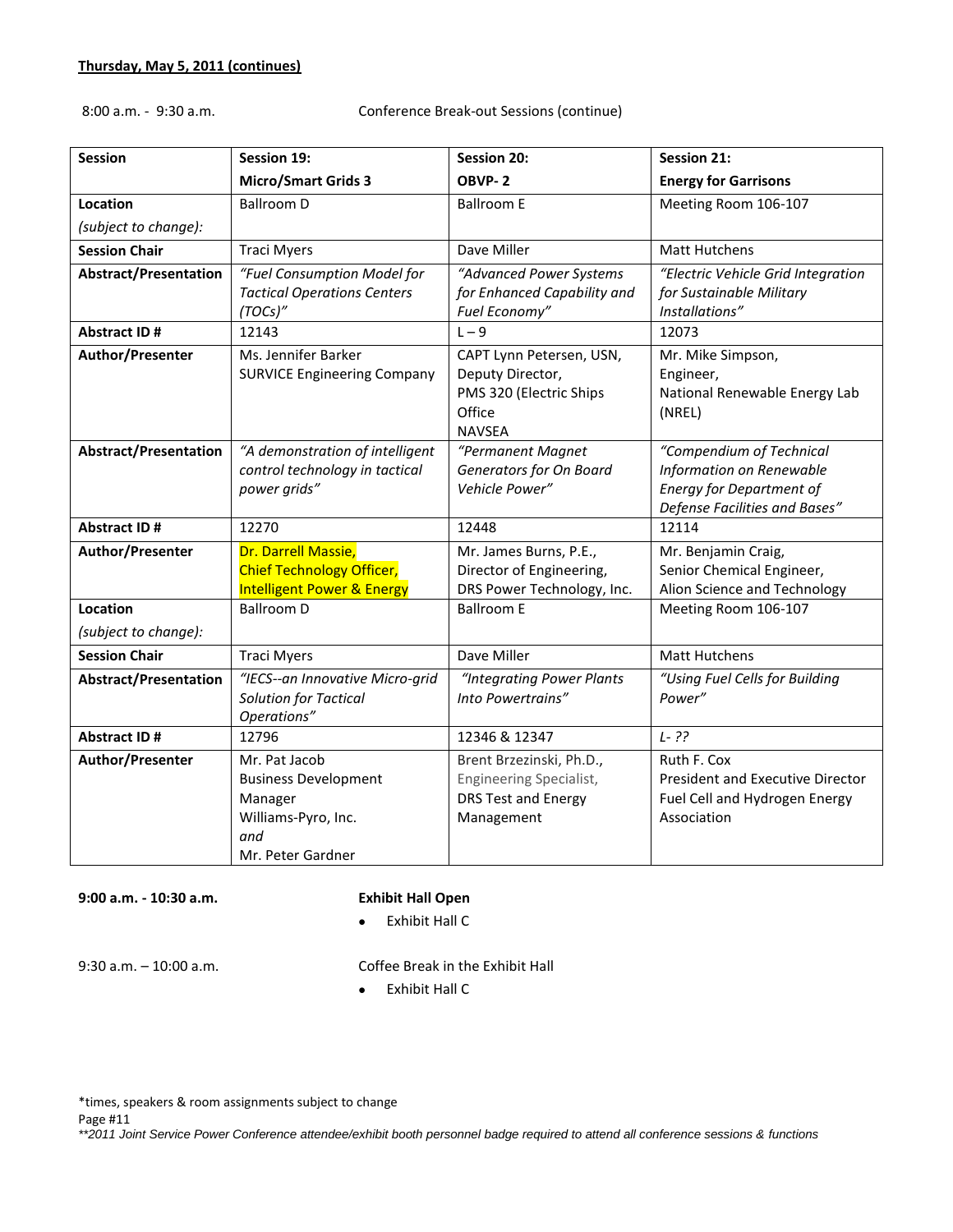# 10:00 a.m. - 11:30 a.m. Conference Break-out Sessions (continue)

| <b>Session</b>               | <b>Session 22:</b>                                                                                 | <b>Session 23:</b>                                                                                                                    | <b>Session 24:</b>                                                                                     |
|------------------------------|----------------------------------------------------------------------------------------------------|---------------------------------------------------------------------------------------------------------------------------------------|--------------------------------------------------------------------------------------------------------|
|                              | <b>Hybrid Systems</b>                                                                              | OBVP-3                                                                                                                                | <b>Power to Remote Locations</b>                                                                       |
| Location                     | <b>Ballroom D</b>                                                                                  | <b>Ballroom E</b>                                                                                                                     | Meeting Room 106-107                                                                                   |
| (subject to change):         |                                                                                                    |                                                                                                                                       |                                                                                                        |
| <b>Session Chair</b>         | <b>Matthew Huffman</b>                                                                             | <b>Nick Foundos</b>                                                                                                                   | Sue Waggoner                                                                                           |
| <b>Abstract/Presentation</b> | "The Alternative Energy<br>Coalition: A Struggle for Power<br>in the Expeditionary<br>Environment" | "Unique Heavy Fuel Rotary<br><b>Engine Generator</b><br>Development"                                                                  | "Pulse Energy Management<br>System - Real Time Optimization<br>of Remote Deployment Energy<br>Systems" |
| <b>Abstract ID#</b>          | 11848 & 11849                                                                                      | 12115                                                                                                                                 | 12813                                                                                                  |
| Author/Presenter             | Mr. Thomas Lederle,<br>Vice President Product<br>Development,<br><b>NEST Energy Services</b>       | Mr. Andrew Biske,<br>Engineer,<br><b>US Army TARDEC</b><br>and<br>Dr. Darin Kowalski                                                  | Mr. Bruce Cullen,<br>Manager - Remote Communities,<br><b>Pulse Energy</b>                              |
| <b>Abstract/Presentation</b> | "Optimizing Generator<br><b>Efficiency with Energy Storage</b><br>Technologies"                    | "Power Management<br><b>Improvements for New and</b><br><b>Existing Vehicles"</b>                                                     | "SentryPOST Solution for Remote<br>Surveillance with Renewable<br>Energy"                              |
| <b>Abstract ID#</b>          | 12064                                                                                              | 12130                                                                                                                                 | 12825                                                                                                  |
| Author/Presenter             | Mr. William Moorehead,<br>Chief Operating Officer,<br>Earl Energy, LLC                             | Mr. Dave Allen,<br><b>Senior Develop</b><br>Engineer/RSM,<br><b>Engineered Machined</b><br>Products, Inc.<br>and<br>Mr. Ralph Bedogne | Dr. Justin Thompson,<br>Chief Operating Officer,<br>Sentry View Systems<br>and<br>Mr. Kerry Starr      |
| <b>Abstract/Presentation</b> | "Reducing Fuel Consumption<br>with Hybrid<br>Renewable/Conventional<br>Micro-grids."               | "Polaris REX Technology"                                                                                                              | "Comprehensive Integration and<br>Interaction of Equipment Used<br>For Remote Site Systems"            |
| <b>Abstract ID#</b>          | 12066                                                                                              | 12836                                                                                                                                 | 12837                                                                                                  |
| Author/Presenter             | COL Albert Zaccor, USA (Ret.)<br>CEO,<br>Solar Stik                                                | Mr. Stacy Stewart,<br>Director, Powertrain<br>Engineering<br>Polaris Industries, Inc.<br>and<br>Mr. Patrick Weldon                    | Mr. Doug Combs,<br>Director DOD Programs,<br><b>Berg Companies</b>                                     |

11:30 a.m. Adjourn

12:00 p.m. – 5:30 p.m. Military Powers Sources Committee Meeting (50 pp) Room 202-204

\*times, speakers & room assignments subject to change

Page #12